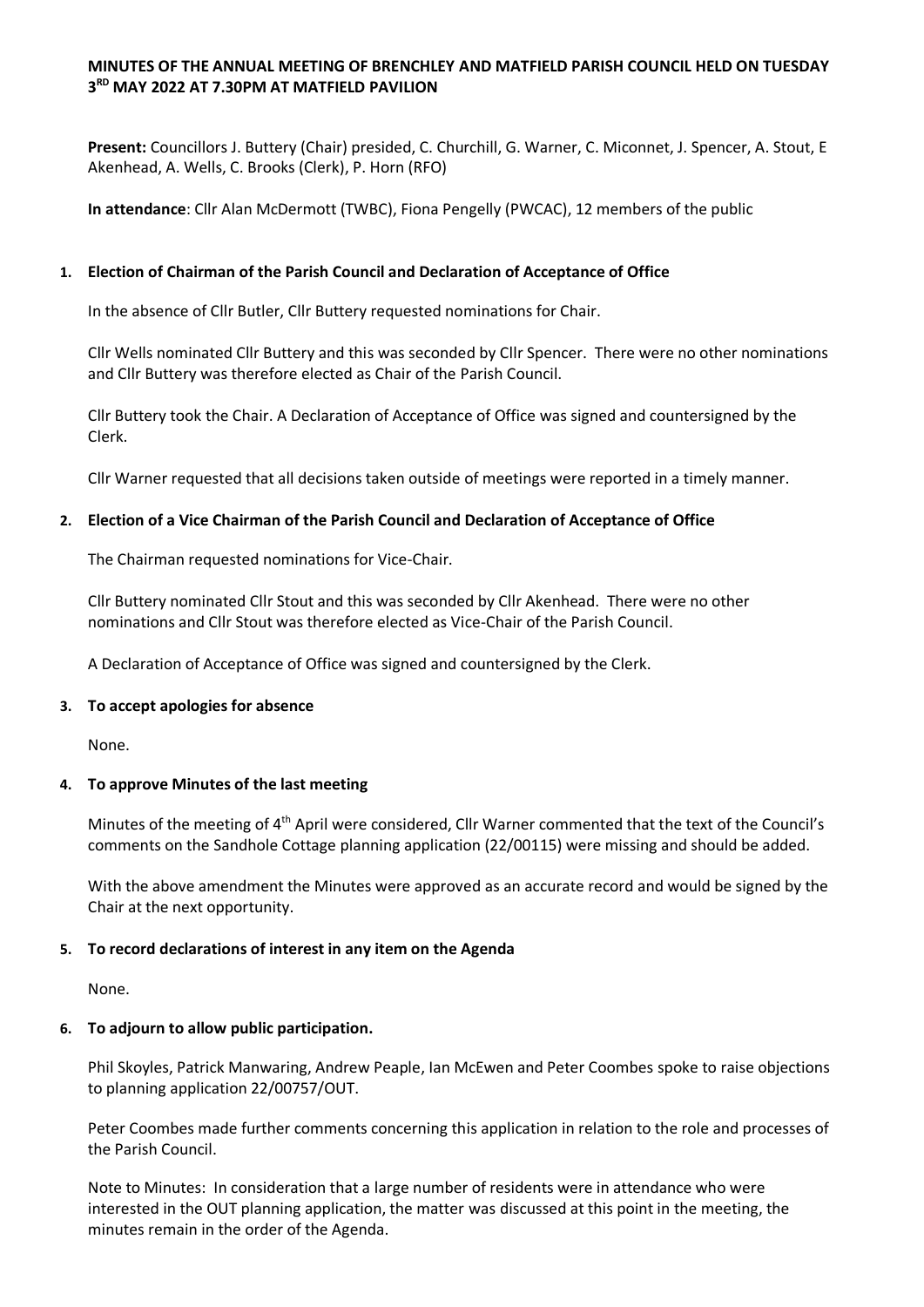#### **7. Chairman's Announcements**

 Cllr Buttery stated that Lynne Butler had resigned from the Council due to ill health. The Council agreed that Lynne had made a huge contribution to the Parish Council and in particular to the Neighbourhood Development Plan and that her expertise and commitment to the Parish Council had been outstanding. The Clerk was asked to send a letter of thanks to Lynne and Cllrs would send a personal bouquet of flowers.

The Chair outlined that this resignation would result in a Co-Option of the casual vacancy and the notice would be published tomorrow, 4<sup>th</sup> May. Should less than ten electors request a poll then the Council would advertise the Co-Option after 24<sup>th</sup> May.

- Cllr Buttery noted that Cllr McDermott, who had been the Borough Councillor for the ward for some years, was standing down, this would be the last meeting he attends before the elections on Thursday 5<sup>th</sup> May. The Council thanked Alan for his commitment to local issues.
- The Chair commented that the dates of meetings had previously been set by Calendar year and the Council agreed that these would be set April to March to coincide with the Council year. It was also agreed that meetings would commence at 7.00pm henceforth.
- Cllr Buttery reminded all Cllrs that they should attend the Dynamic Councillor training provided by KALC as soon as possible. Councillors were also reminded that they must use the Council provided email address and include the text of the disclaimer in all responses.

It was agreed that Cllr Warner and Stout would liaise with Harry Salmon, the Webmaster, to ensure that they would be using the PC email address for all Council business, as directed by the Internal Auditor.

### **8. Allocation of responsibilities and Committee membership**

The existing Committee membership and responsibilities were discussed. The following was agreed:

Finance Committee: Cllr Wells (Chair), Cllr Buttery, Cllr Stout, Cllr Spencer, Cllr Churchill

Policy and Management Committee: Cllr Buttery (Chair), Cllr Churchill, Cllr Wells, Cllr Miconnet

Planning Committee: Cllr Warner (Chair), Cllr Akenhead, Cllr Miconnet

Employment Panel: Cllr Buttery (Chair), Cllr Stout, Cllr Akenhead

NDP Steering Group: Cllr Akenhead

Road Safety Initiative (Working Group): Cllr Churchill, community representatives

Christmas (Working Group): Cllr Buttery, community representatives

Cooksfield (Working Group): Cllr Wells, community representatives

Cinderhill and Bridleways (Working Group):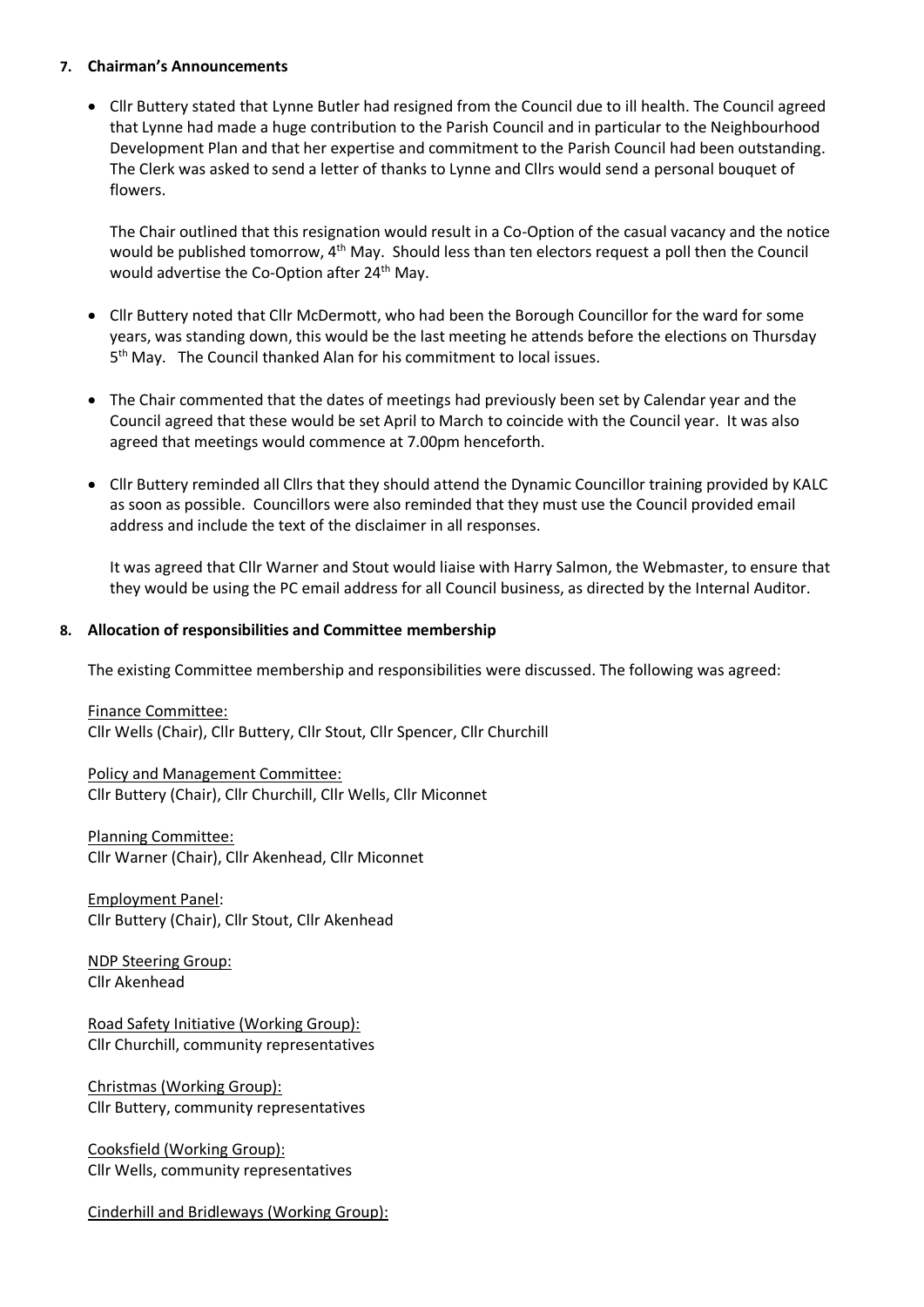Cllr Akenhead, Cllr Miconnet, Cllr Warner, community representatives

Sustainability (Working Group): Cllr Wells, community representatives

Data Protection Officer: Cllr Buttery

Police Liaison Officer Cllr Churchill

Allotments: Cllr Miconnet

Matfield Green and Pond: Cllr Stout

Footpaths: Cllr Miconnet

Matfield Pavilion: Cllr Buttery

Open Spaces and Street Furniture: Cllr Spencer

Porters Wood: Cllr Spencer

Recreation Ground and Playground: Cllr Spencer

Health and Safety: Cllr Buttery

It was agreed that the Council would outsource elements of the Health and Safety function, predominantly the regular inspection of the playground, and the Clerk was asked to obtain a quote from a suitable contractor for consideration.

## **9. Policies**

Cllr Buttery confirmed that the Code of Conduct and Standing Orders have no suggested amendments and will remain in place for another year. Amendments to the Financial Regulations, as recommended by the Finance Committee, will be tabled to the meeting of  $6<sup>th</sup>$  June.

Policies relating to the NDPSG will be considered when the body is disbanding later this year.

### **1. Health and Safety Policy – to consider revisions**

An amended version was considered by the Council.

### **RESOLVED to adopt the Health and Safety Policy as amended**

### **10. PWCAC – to receive report on use of PC grant 2021-22**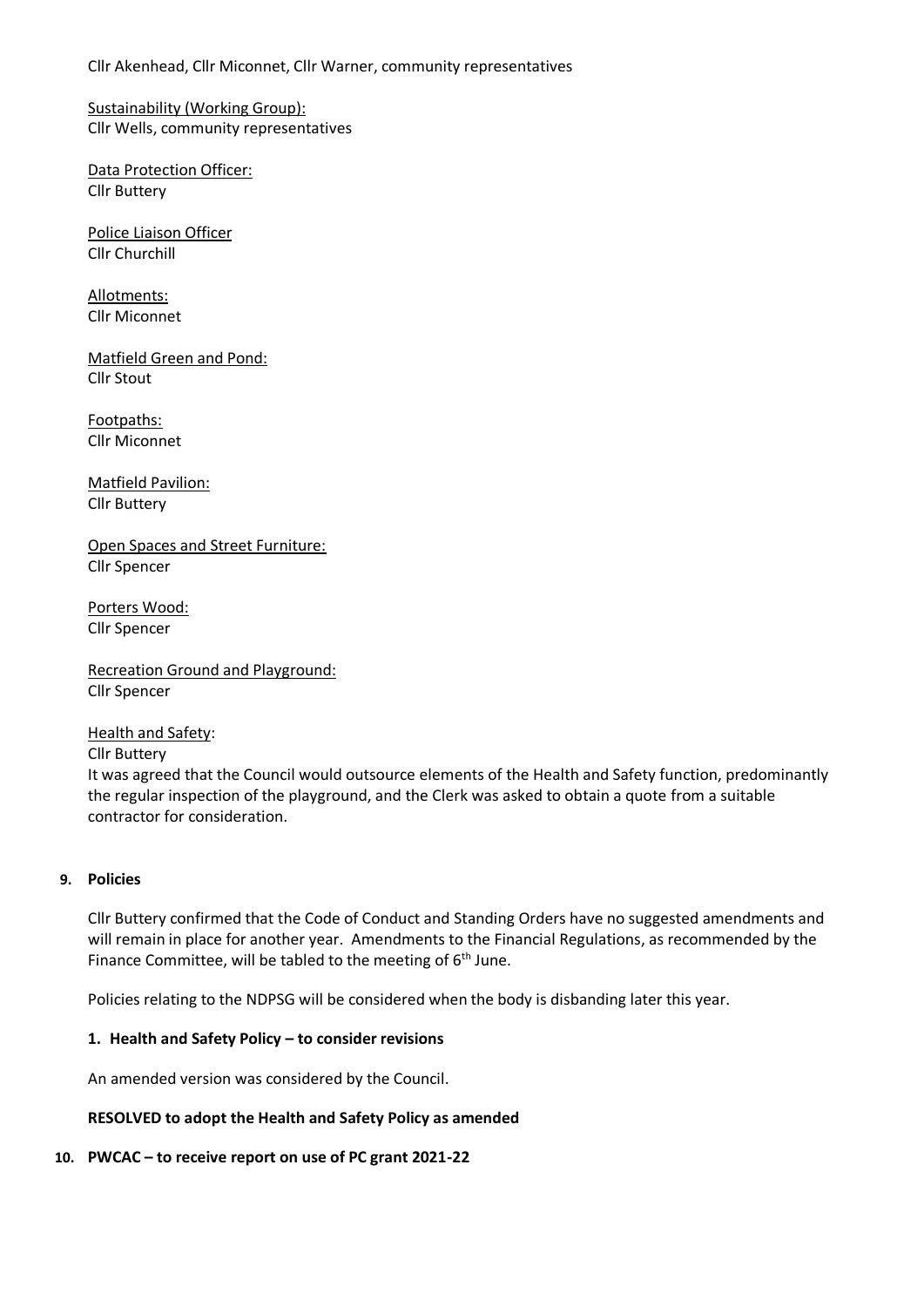Fiona Pengelley gave a report on the activities of the Paddock Wood Community Advice Centre and thanked the Council for their support in providing the grant funding in recognition of the hard work in very difficult circumstances.

# **11. Planning**

# **1. Development at Matfield Village Hall site**

Cllr Akenhead briefly commented on engagement between the Parish Council, Matfield Village Hall Trustees, TWBC and James Chapman of Clarendon Homes, in progressing options and designs for a playground in the event that the development proceeds. She outlined the relevance of early engagement in these matters and that this should not be deemed as pre-determination of a position on the application. It was noted that reporting of outcomes would be beneficial so that residents were made aware of these details.

## **RESOLVED to delegate the Planning Committee to engage with the developer on the design and detail of a proposed play area at Matfield Village Hall**

# **2. Hedge at Fernham Development**

Cllr Akenhead outlined concerns regarding the hedges at the front of the Fernham Development. The Council agreed that provision for the long term maintenance of all hedges around the site should be clarified. It was agreed that Cllr Akenhead would provide the text of a complaint to the Enforcement Officer at TWBC, to be submitted by the Clerk on behalf of the Council.

It was agreed that contact would also be made with Fernham Homes in order to clarify the future management of all hedges around their housing site at Homebush Green, to include assurances about the frequency and extent of cutting hedges on the shared boundary with the PCs allotment site.

# **3. Paddock Wood NDP confirmation of BMPC response**

The Council noted the text submitted on the above consultation.

## **4. Examination of TWBC Local Plan**

The dates of the hearings for the TWBC Local Plan had been circulated and Cllrs Warner, Churchill and Akenhead would be attending various sessions on behalf of the Parish Council.

## **5. Examination of BMPC Neighbourhood Plan**

Cllr Akenhead had drafted the Council's response to the Examiners' Fact Check queries and the Clerk would submit this by the deadline, requesting that the un-edited document was forwarded to the Examiner.

## **6. Planning Applications**

| Application                                                                                   | Detail                                                                                                                                                                                                                                                                                                                                                                                                                                                                                                                                           |
|-----------------------------------------------------------------------------------------------|--------------------------------------------------------------------------------------------------------------------------------------------------------------------------------------------------------------------------------------------------------------------------------------------------------------------------------------------------------------------------------------------------------------------------------------------------------------------------------------------------------------------------------------------------|
| 22/00678/FULL Kippings Cross<br>Farm House Studio, Hastings<br>Road, Matfield, Kent, TN12 7HB | Confirmation of residential use with changes to the internal layout<br>including the provision of a new staircase, ground floor windows and<br>first floor rooflights; convert garages into habitable space;<br>provide new driveway and access with two new parking bays; new<br>boundary fencing<br><b>RESOLVED TO RECOMMEND: NEUTRAL</b>                                                                                                                                                                                                      |
|                                                                                               | The PC is concerned that the proposed converted Studio could<br>1.<br>become under separate ownership from Grade II Listed Kipping<br>Cross Farmhouse. The PC requests that there is a condition<br>attached for the Studio to remain ancillary to Kippings Cross<br>Farmhouse.<br>2. It is noted that the driveway to this property is in the yellow<br>hatched area of the A21. The PC is concerned about the safety of<br>the proposed new driveway with the sharp right turn<br>immediately after exiting the A21. The PC notes the concerns |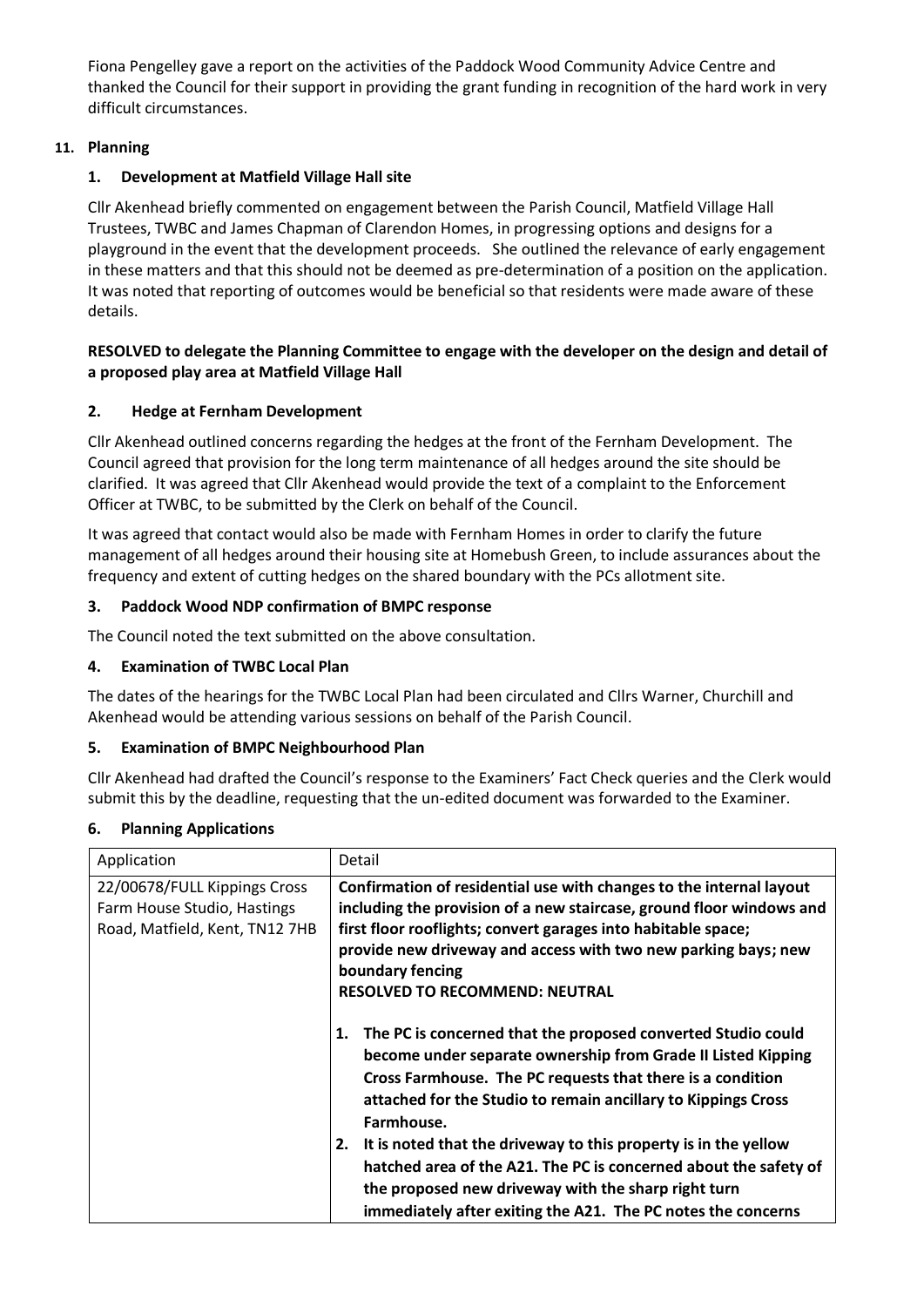|                                                                               | from Highways England on retrospective planning application<br>19/02279, identifying that traffic slowing up on the A21 to turn<br>left into Kippings Cross Farmhouse and Oast could result in other<br>drivers assuming vehicle indication is to turn left onto the B2160<br><b>Maidstone Road.</b><br>The PC is concerned about the removal of trees to make a new<br>З.<br>driveway at the Studio. The application states five fir trees will<br>be removed together with another two trees which are not<br>detailed. The PC requests a tree survey for the removal of trees<br>for the proposed driveway - this proposed drive stands in the<br>Listed curtilage of Kippings Cross Farmhouse.<br>In the interest of a Listed building, the PC is concerned about the<br>4.<br>proposed 1.8m high boarded fence around the perimeter of the<br>Studio and garage building. |
|-------------------------------------------------------------------------------|--------------------------------------------------------------------------------------------------------------------------------------------------------------------------------------------------------------------------------------------------------------------------------------------------------------------------------------------------------------------------------------------------------------------------------------------------------------------------------------------------------------------------------------------------------------------------------------------------------------------------------------------------------------------------------------------------------------------------------------------------------------------------------------------------------------------------------------------------------------------------------|
| 22/00757/OUT OS Plot 6860<br>West Side Of, Maidstone Road,<br>Matfield, Kent, | Outline Planning Permission (Access Not Reserved) - Erection of 15No.<br>residential dwellings, including affordable housing provision,<br>additional car parking for Matfield Village Hall, the provision of open<br>and children's play space, sustainable urban drainage systems (SUDs),<br>new vehicular access and associated works<br><b>RESOLVED TO RECOMMEND: REFUSE</b>                                                                                                                                                                                                                                                                                                                                                                                                                                                                                               |
|                                                                               | The PC requests that this application is dealt with under 4.8 (d) category<br>Y of the Tunbridge Wells Agreement 2020, noting also that part of the<br>land concerned is the property of the Parish Council and some belongs<br>to the Matfield Village Hall Charity.                                                                                                                                                                                                                                                                                                                                                                                                                                                                                                                                                                                                          |
|                                                                               | 1. The application includes some land owned by the Parish Council and<br>some owned by the Matfield Village Hall Charity. This was not shown in<br>the application form when the application was validated on 14 March,<br>but the Parish Council received the necessary formal notification on 31<br>March. An amended application form reflecting the correct land<br>ownerships has now appeared on TWBC's website, though some of the<br>writing on the amended form is garbled owing, presumably, to some<br>sort of IT problem.                                                                                                                                                                                                                                                                                                                                          |
|                                                                               | 2. Allocated site AL/BM2 in the Submission Local Plan does not include<br>the PC's triangle of land that is included within this application.<br>However, a presentation by Clarendon Homes' consultant James<br>Chapman to the PC in September 2021 suggested using this triangle of<br>land. Without prejudice to the PC's eventual response to any planning<br>application that might be going to come forward, representatives of the<br>PC agreed the attached plan for the possible community areas, including<br>the PC's land, with the Trustees of Matfield Village Hall. This plan was<br>sent to James Chapman on 20 January and to the Borough Council.                                                                                                                                                                                                            |
|                                                                               | 3. While noting the efforts made to produce a scheme to comply with<br>the draft Local Plan, the draft Neighbourhood Development Plan and<br>the High Weald AONB housing design guide (perhaps together with the<br>covenants on the land), the PC also notes that the proposed layout of<br>the housing has changed substantially from that envisaged in the Local<br>Plan, to be much closer to the road, thereby losing most of the<br>proposed landscape buffer. The PC notes the uncertainties and the<br>apparent conflicts between some of the documents, especially as<br>regards the proposed access and its effects on the trees along<br>Maidstone Road. The PC agrees with TWBC and KCC officers that a                                                                                                                                                            |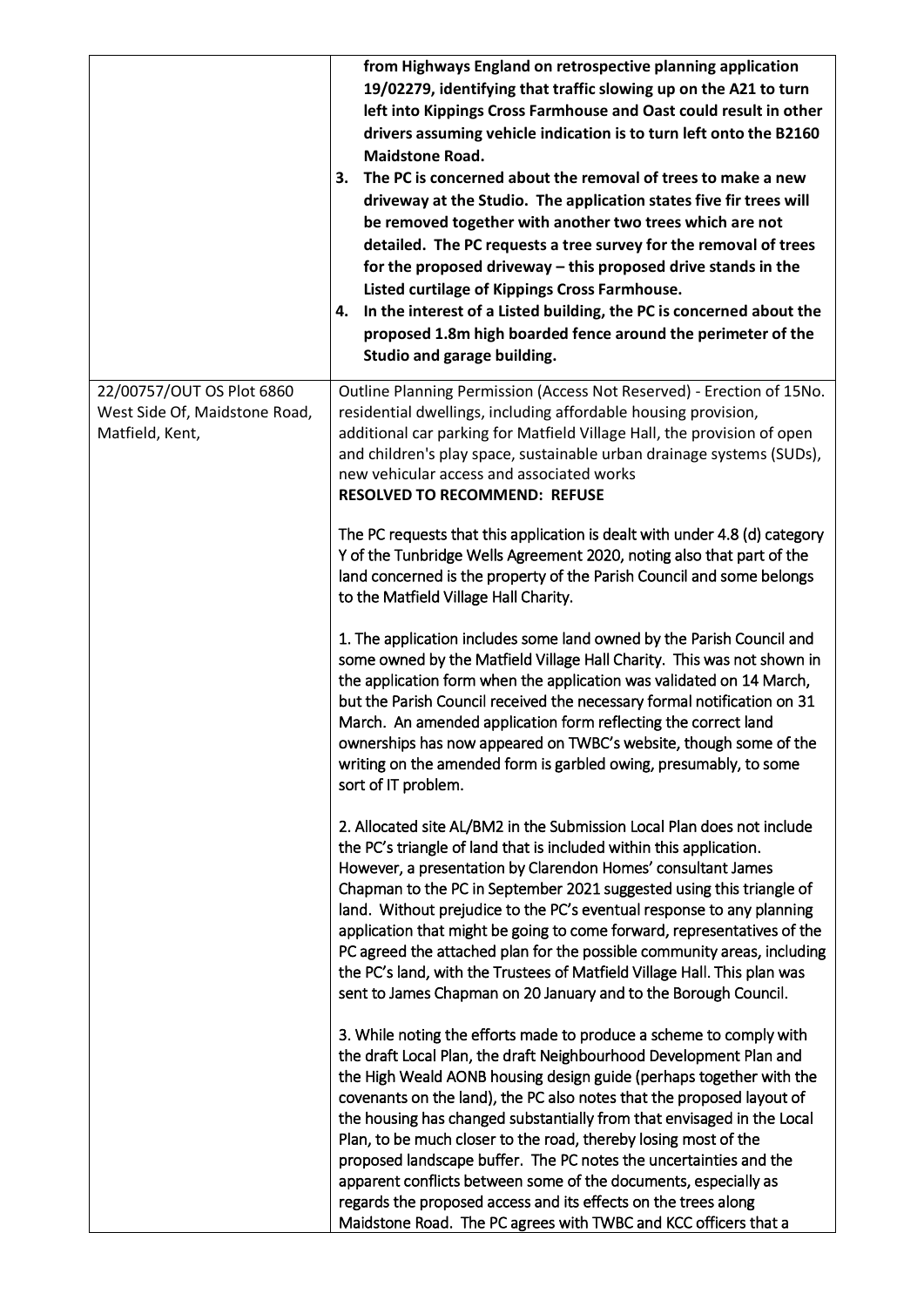| considerable amount of further information is required. Therefore the<br>application should not be approved as it currently stands.                                                                                                                                                                                                                                                                                                                                                                                                                                                                                                                                                                                                                                                                                                                                                                                                                                                                                                                                        |
|----------------------------------------------------------------------------------------------------------------------------------------------------------------------------------------------------------------------------------------------------------------------------------------------------------------------------------------------------------------------------------------------------------------------------------------------------------------------------------------------------------------------------------------------------------------------------------------------------------------------------------------------------------------------------------------------------------------------------------------------------------------------------------------------------------------------------------------------------------------------------------------------------------------------------------------------------------------------------------------------------------------------------------------------------------------------------|
| 4. The PC notes and agrees with the conservation officer and the<br>heritage statement that the development would have little to no impact<br>on the listed buildings within the area. However, the PC notes that the<br>impact of this development on the eastern approach to the village has<br>hardly been pointed out by the applicant and has not been adequately<br>mitigated in the plans. The PC is especially concerned about the possible<br>removal of hedging on the south-east corner of the boundary and lower<br>east boundary – especially in views of proposed elevations for the two<br>front plots $(8 \& 9)$ – without which the approach to the village will be<br>drastically modified. The PC is also concerned that in the illustrative<br>layout, house 8, the tallest building, is proposed to be at the front of the<br>site, where it will be more dominant in the landscape than it would be if<br>it were one of the buildings set further back.                                                                                             |
| 5. With this in mind, the PC notes that the intentions stated in the<br>planning statement and the pre-application advice might be conflicting.<br>The planning statement references the intention to "secure a strong<br>frontage along Maidstone Road" (para 5.32, page 29), while the pre-<br>application advice advocated the "retention of the majority of frontage<br>hedgerow and trees providing a good set-back for those dwellings<br>fronting Maidstone road" (planning statement, 2.9, page 7).                                                                                                                                                                                                                                                                                                                                                                                                                                                                                                                                                                |
| 6. Further to this, the PC notes the options presented in section 5.46 of<br>the planning statement with regards to hedging:<br>a) Remove vegetation to provide access but retain remainder of existing<br>hedgerow; or<br>b) Remove entire hedgerow and replace with new low-level native<br>hedging and fencing,<br>neither of which is deemed satisfactory.                                                                                                                                                                                                                                                                                                                                                                                                                                                                                                                                                                                                                                                                                                             |
| 7. The PC appreciates that the planning statement acknowledges the<br>need for a landscape buffer between the Village Hall and the proposed<br>development (planning statement, section 3.9, page 11); however the<br>PC is concerned about a possible lack of buffer with neighbouring<br>properties along the site. The removal of the G006 group of trees which<br>forms a buffer with the neighbouring property especially is a concern.<br>While trees remain on the neighbouring property on the eastern side,<br>some buffer should be retained on site rather than relying on the<br>neighbouring properties to provide it. This group of trees has been<br>referenced in the survey as needing to be partially removed for the<br>purpose of development, while the site plans appear to show that none<br>would be retained. The PC would like to point out that the following<br>condition was also part of the pre-application advice: "the proposed<br>treatment of the southern boundary should include a landscape buffer"<br>(planning statement, page 8). |
| 8. The PC notes and supports the comments of KCC Highways,<br>particularly regarding visibility splays, the speed of traffic in the vicinity<br>of the site, land drainage and the need for a safe pedestrian link from<br>the site to the village. As regards public transport, KCC is currently<br>consulting on cutting the no.6 Sunday service to Pembury. Traffic is<br>already heavy on the Maidstone Road and is bound to increase further<br>with the very large amount of new development taking place and                                                                                                                                                                                                                                                                                                                                                                                                                                                                                                                                                        |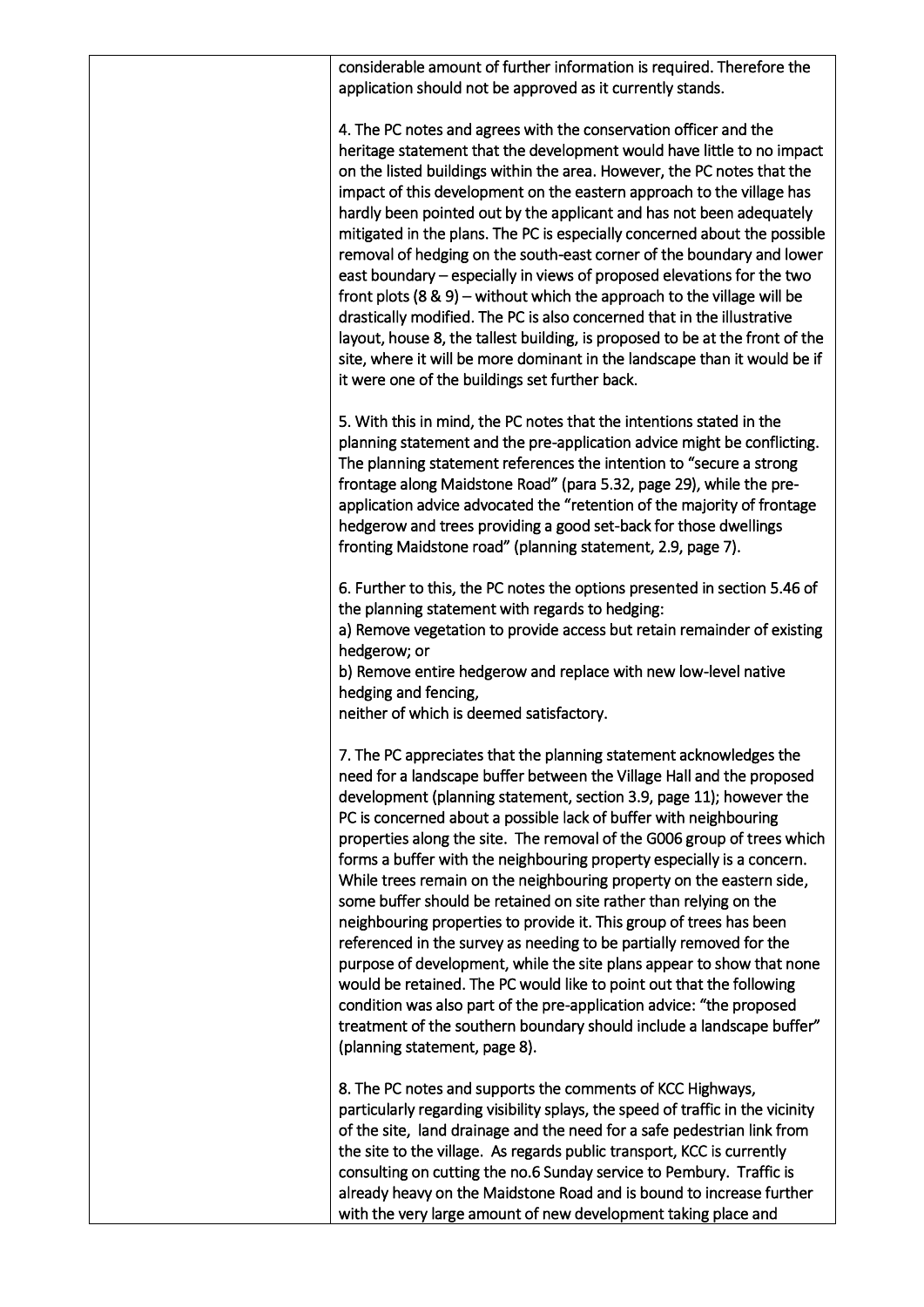planned at Paddock Wood. The recent and current housing developments at the other end of the village are also adding to the traffic outside this site. Councillors are aware, from Community Speedwatch sessions and observation of the Speed Indicator Device that have sometimes been situated nearby, that a considerable proportion of the traffic exceeds the 30mph limit. Provision of a pavement area on the boundary with Maidstone Road should not come at the detriment of the hedges and trees which are deemed necessary as outlined above. 9. The PC notes and supports the conditions requested by KCC Flood and Water. It also notes and supports the comments made by neighbours concerning flooding of the road and sewage pipes backing up. It is essential that these concerns should be addressed before any outline permission is granted, since these issues could affect the access and whether an acceptable layout can be provided. 10. A full biodiversity net gain scheme will need to be provided and approved before full permission can be granted. While the documents supplied at this stage mention achieving biodiversity net gain on site easily several times throughout the application (tree survey, page 8; section 5.68 of the planning statement, page 34), no hard evidence has yet been supplied of this. 11. If TWBC is minded to approve this application, the PC would like to ensure not only that conditions requiring mitigation measures are put in place within this application to help restore the greenery and habitats possibly destroyed as part of this development, but also that strong enhancement measures are provided in order to achieve the 30-year biodiversity net gain, together with appropriate monitoring. The PC would like TWBC and the applicant to explore alternatives to the destruction of the mature and moderate BRP trees which have been labelled as needed to be removed to "facilitate the proposed development access" and "facilitate the proposed development" (tree survey page 5, bat scoping report, page 5). The preliminary ecological assessment survey report dated Jan 2022 (based on surveys conducted in December 2021) says that a desk study identified 6 species of bat within a 5 km zone over the past 20 years. However, the PC notes that the protected species report prepared for a site in Matfield on the Maidstone Road developed by Rydon Homes (17/01142/FULL) identified eight, and possibly nine, species of bat on that site in September 2016. 12. While understanding the intention to replicate a farmstead, the PC believes that the proposed post and rail fencing at the front of the houses and along the Maidstone Road would be inappropriate: this development adjacent to the Conservation Area will be seen as part of the village rather than as part of the rural area, and consequently low picket fencing for the gardens would be far more appropriate, and a hedgerow without post and rail along the Maidstone Road. The proposed flint panels in brick garden walls are also not typical of this parish and should be omitted or replaced with ragstone. 13. The PC supports the proposed materials for the houses and car barns but the quality and colour of the bricks and tiles will be important, so if TWBC are minded to approve, the PC would request a condition requiring prior approval of materials.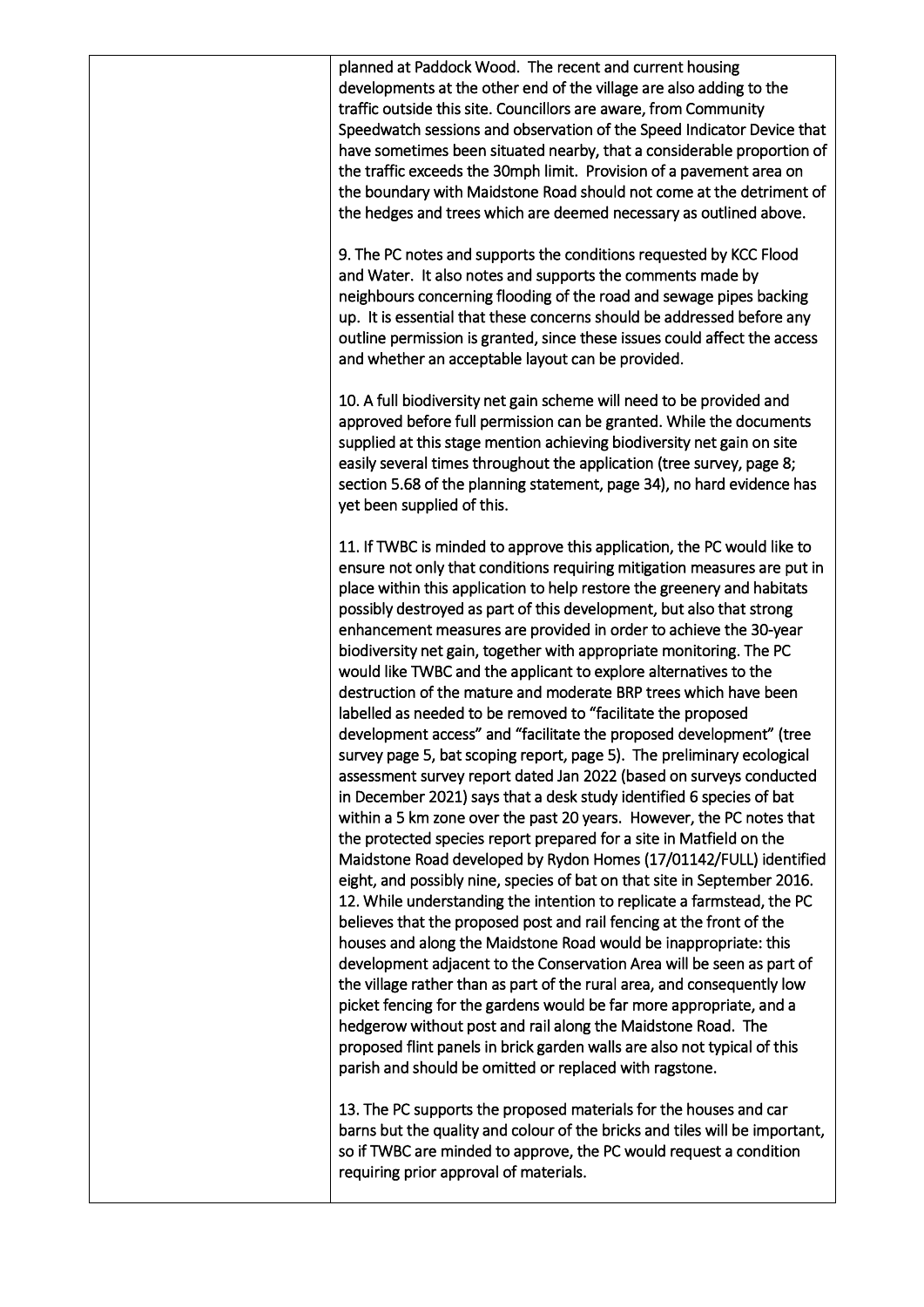14. If development on this site is approved, a condition concerning external lighting will be required. The PC would be strongly opposed to overhead lighting of the roads and paths in the development as suggested by Kent Police: this would completely alter the character of the village which is generally unlit. Any provision of street lighting should also be evaluated as part of the biodiversity mitigation and enhancement measures, as hinted in section 5.66 of the planning statement.

15. Additionally, while the PC fully supports the move to green energy, we would like to understand the potential noise impact of the proposed air source heat pumps to be installed on site.

16. The PC agrees with the applicants that a playground in the area proposed for it in this application would be preferable to one within the main part of the housing development, since it would be more accessible to the public and as a community facility it would be better if it was sited close to the village hall. However, the PC is concerned that some of the application drawings do not appear to provide a large enough playground area, which in the Parish Council's view should cover the entire area shown for it on the plan attached to this response (paragraph 2 above). This would allow for a variety of play equipment to suit both older and younger children, together with a margin to include some seating for supervising adults and an area for buggy parking within the playground fence, and a verge between the playground fence and the parking area. The Parish Council opposes the proposed retention, that is shown on some of the plans (though not in the tree survey and impact assessment) of the poor quality self-sown sycamore trees T004 and T005 that are on/ immediately adjacent to the playground, as these would both restrict the equipment that could be provided and obscure the public visibility of the playground that is necessary for security. Suitable trees could, perhaps, be planted at the western end of the playground to replace them and the PC would be happy to discuss this with the applicant and TWBC.

17. The PC also notes that trees T006, T007, T008 and T009, three of which have been assessed as showing signs of possible early failure, would need to be removed in order to provide access to the proposed car parking on the PC's triangle of land (and indeed are shown in some of the plans as having been removed), yet are shown in the tree survey and impact assessment as to be retained.

18. While the proposed additional parking that would largely be on the Parish Council's land may provide some overspill parking for the village hall, the PC would not accept its being reserved for or given to the village hall because it is also needed to help to address the areas of parking stress within the village (see Policy AM 4 and Figure 31 on page 73 of the draft Neighbourhood Plan), and to provide some parking for visitors to the proposed public playground, especially if any of the playground users or their carers have mobility difficulties. Therefore the parking area should be owned and controlled by the PC in the interests of the community and the PC understands from James Chapman that this would be acceptable to the applicants. However, the suggestion that around the northwest of the site there could be a vehicular through road to the housing, past the playground and parish parking area, would in the Parish Council's view present a safety concern for the users of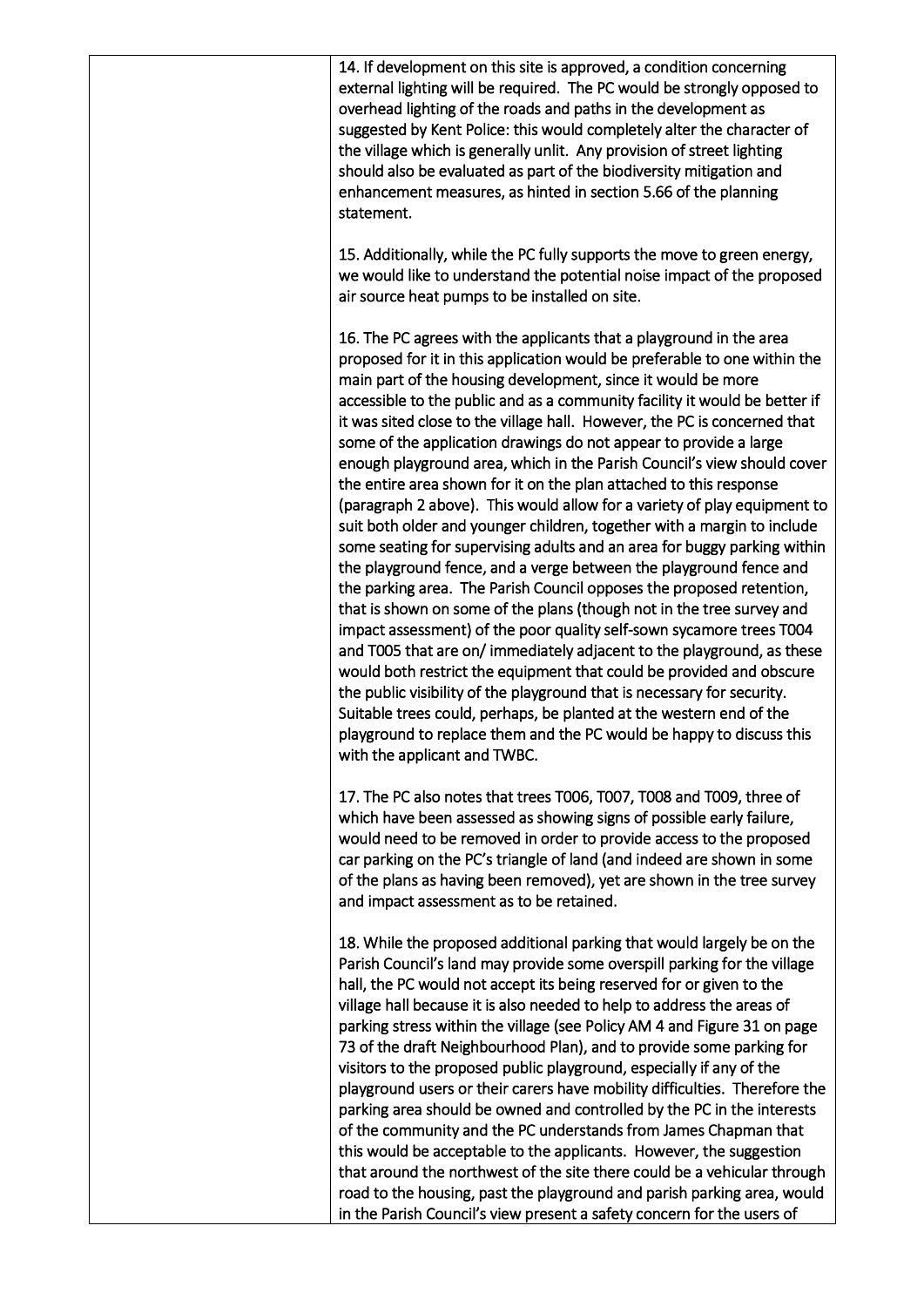|                                                                                                   | those facilities and should be rejected, though a footpath and cycle<br>route there might be desirable.                                                                                                                                                                                                                                                                                                                                                                                                                                                                                                                                                                                                                                                                                                                                                                                                                                                                                                            |  |
|---------------------------------------------------------------------------------------------------|--------------------------------------------------------------------------------------------------------------------------------------------------------------------------------------------------------------------------------------------------------------------------------------------------------------------------------------------------------------------------------------------------------------------------------------------------------------------------------------------------------------------------------------------------------------------------------------------------------------------------------------------------------------------------------------------------------------------------------------------------------------------------------------------------------------------------------------------------------------------------------------------------------------------------------------------------------------------------------------------------------------------|--|
|                                                                                                   | 19. If TWBC is eventually minded to approve the application, it is<br>essential that in order to comply with the requirements of Policy<br>AL/BM2 in the Submission Draft Local Plan, any outline permission is<br>subject to a condition requiring a S106 agreement concerning the<br>community facilities in the north of the site to be signed before full<br>planning permission is granted. The S106 agreement should be<br>between TWBC, the Parish Council, the Trustees of Matfield Village Hall,<br>the applicants and the landowners of the main site & the access<br>driveway to the Village Hall. With the exception of the small number of<br>additional parking spaces proposed to the south of the village hall,<br>which would be for the village hall charity trustees to justify, the S106<br>agreement should provide the community areas and facilities as shown<br>on the attached plan, including a fenced, surfaced and equipped<br>playground and a parking area with a permeable surface. |  |
|                                                                                                   | 20. The PC understands from an email dated 22 April from James<br>Chapman that estimates and designs from playground suppliers are<br>being assessed. The PC will forward information on its preferred design<br>and supplier to Mr Chapman and TWBC shortly, as per request.<br>Note a plan of the proposed community area was attached to                                                                                                                                                                                                                                                                                                                                                                                                                                                                                                                                                                                                                                                                        |  |
|                                                                                                   | submission, this is available from the Clerk on request.                                                                                                                                                                                                                                                                                                                                                                                                                                                                                                                                                                                                                                                                                                                                                                                                                                                                                                                                                           |  |
| 22/00627/ADV The Star Inn,<br>Maidstone Road, Matfield,<br><b>TN127JR</b>                         | Advertisement Consent - Replacing the existing signage with new in<br>the same locations but with a new design<br><b>RESOLVED TO RECOMMEND: APPROVE</b><br>The PC notes that TWBC accepted an extension until 5th May on<br>22/00630/LBC but the delegated report granting permission is dated<br>21st April 2022.                                                                                                                                                                                                                                                                                                                                                                                                                                                                                                                                                                                                                                                                                                 |  |
|                                                                                                   | The PC notes that the advertisement changes for application<br>22/00627/ADV have already taken place. The PC requests a<br>condition that the "A" frame boards belonging to The Star Inn do not<br>encroach on the Maidstone Road pavement at any time.                                                                                                                                                                                                                                                                                                                                                                                                                                                                                                                                                                                                                                                                                                                                                            |  |
| 22/00863/FULL and<br>22/00949/LBC Holmbush,<br>Brenchley Road, Matfield, Kent,<br><b>TN12 7PP</b> | Proposed refurbishment of existing listed building, including erection<br>of new side extension, Greenhouse and 3 Bay 2 storey garage with<br>solar panels, associated landscaping<br><b>RESOLVED TO RECOMMEND: APPROVE</b><br>1. The PC is unable to identify the proposed shed 2.4m x 1.8m<br>together with a 3.6m diameter circular oak framed gazebo with<br>tiled roof on the submitted plan.<br>2. The PC requests a condition on the 3-bay garage with storage<br>above that this building will remain as storage and not become<br>living accommodation. The PC notes the construction using<br>staddle stones, Heritage velux windows, covered oak staircase<br>with balcony and is concerned this building will be subject to a<br>further planning application. The PC requests that TWBC reviews<br>the dimensions of the proposed garage building together with<br>the ridge height and considers the rising ground with any<br>potential impact on AONB.                                             |  |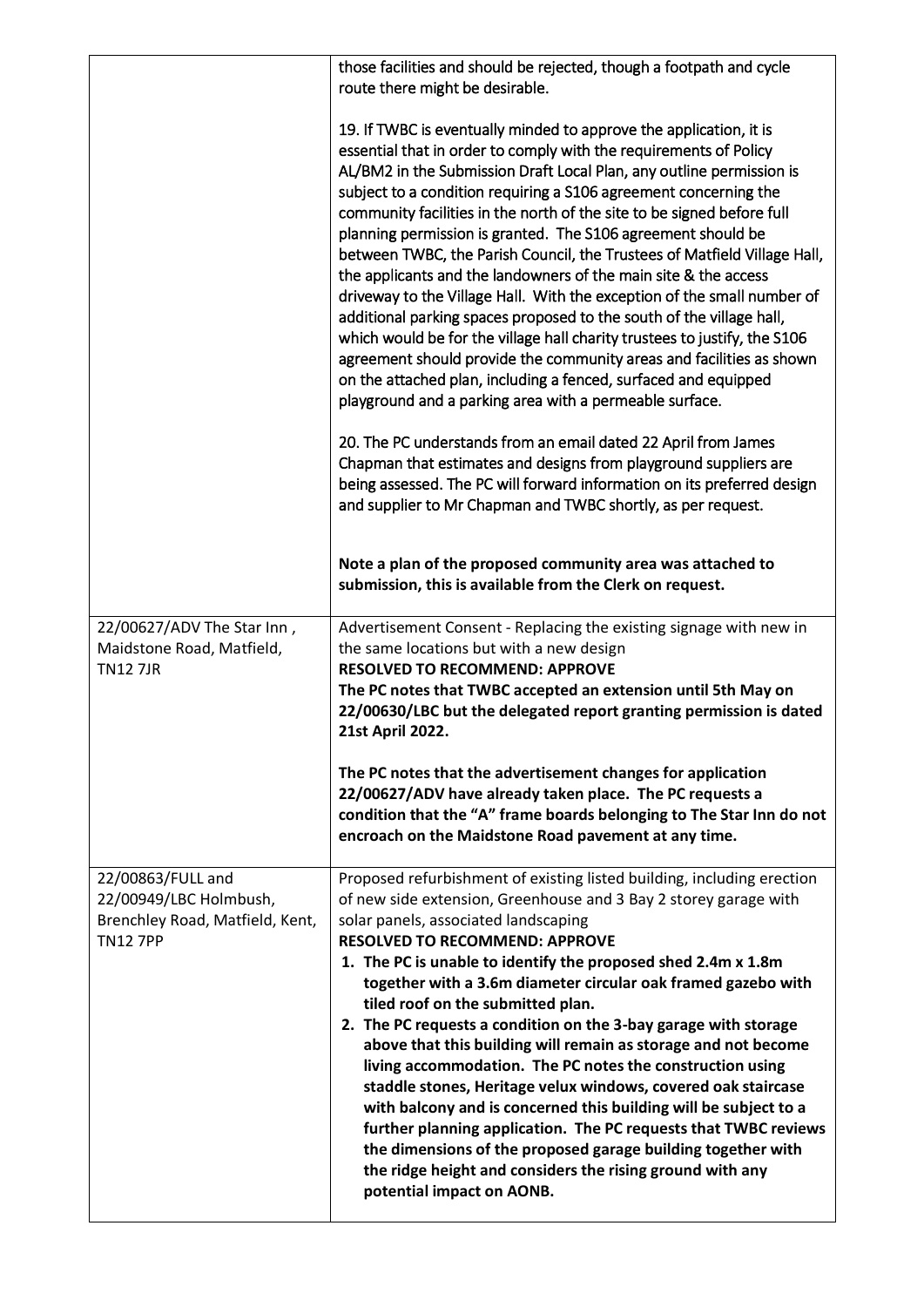| 22/00701/FULL 2 Southfield<br>Cottages, Tibbs Court Lane,<br>Matfield, Kent, TN12 7ND | Removal of front entrance from East elevation, Erection of new porch<br>and entrance on South elevation, Demolition and extension of single<br>storey lean to, second storey extension, Erection of outbuilding in<br>garden<br><b>RESOLVED TO RECOMMEND: APPROVE</b> |
|---------------------------------------------------------------------------------------|-----------------------------------------------------------------------------------------------------------------------------------------------------------------------------------------------------------------------------------------------------------------------|
| 22/01064/FULL Roadways,<br>Foxhole Lane, Matfield,<br>Tonbridge, Kent, TN12 7EP       | Erection of two storey rear extension<br><b>RESOLVED TO RECOMMEND: APPROVE</b>                                                                                                                                                                                        |
| APPEAL 21/00563/OUT Pembrol<br><b>Cryals Road Matfield</b>                            | Outline planning permission (all matters reserved) for erection of 2<br>no. dwellings on land within the curtilage of existing dwelling; revision<br>of shared access.<br><b>RESOLVED TO RECOMMEND: REFUSE</b><br>The Council's previous comments remain pertinent.   |

## **12. Cinderhill**

### **1. Fire Damage**

Cllr Akenhead outlined the fire damage caused at Cinderhill to approximately one quarter of the heathland and three other smaller areas and the Council received a short report from Fire Service and KHWP attached and considered photographs. A meeting had been held on site with the police and measures were being considered to reduce these behaviours.

### **2. Meeting with Kent High Weald Partnership**

Cllr Akenhead had provided notes from the meeting of  $13<sup>th</sup>$  April with the Council's heathland managers, Kent High Weald Partnership, and a costed Service Level Agreement was being drafted which the Council would then review.

### **13. Closure of St Luke's Churchyard – to consider responsibility**

The Council discussed the formal notice of closure which had been received from the Parochial Church Council and information on the cost of Treework which, despite being identified three years ago, had not completed.

It was agreed to inform the community, via information on noticeboards, the website and Facebook page, that the Council is planning to pass responsibility for the upkeep, maintenance and insurance to TWBC and, following this publicity a final decision will be made at the PC meeting on June  $6<sup>th</sup>$ .

### **14. Jubilee Event, Lighting of Beacon on 2 nd June 2022 – update**

Cllr Buttery advised that arrangements for the event were now all in place and the Clerk would request that the car park be made available at Matfield Village Hall for the evening to encourage visitors from around the parish to attend.

### **15. Matfield Pavilion – to consider quotes for burglar and personal safety alarms**

The Council discussed two quotes, one from BeSure who provide the Council's Fire Alarm and one from ADT.

The Clerk and RFO had been consulted on their views on personal safety and lone working at the Pavilion and had expressed no major concerns.

No further action would be taken.

### **16. Jack Verrall Memorial Gardens – to consider quotes to repair fencing**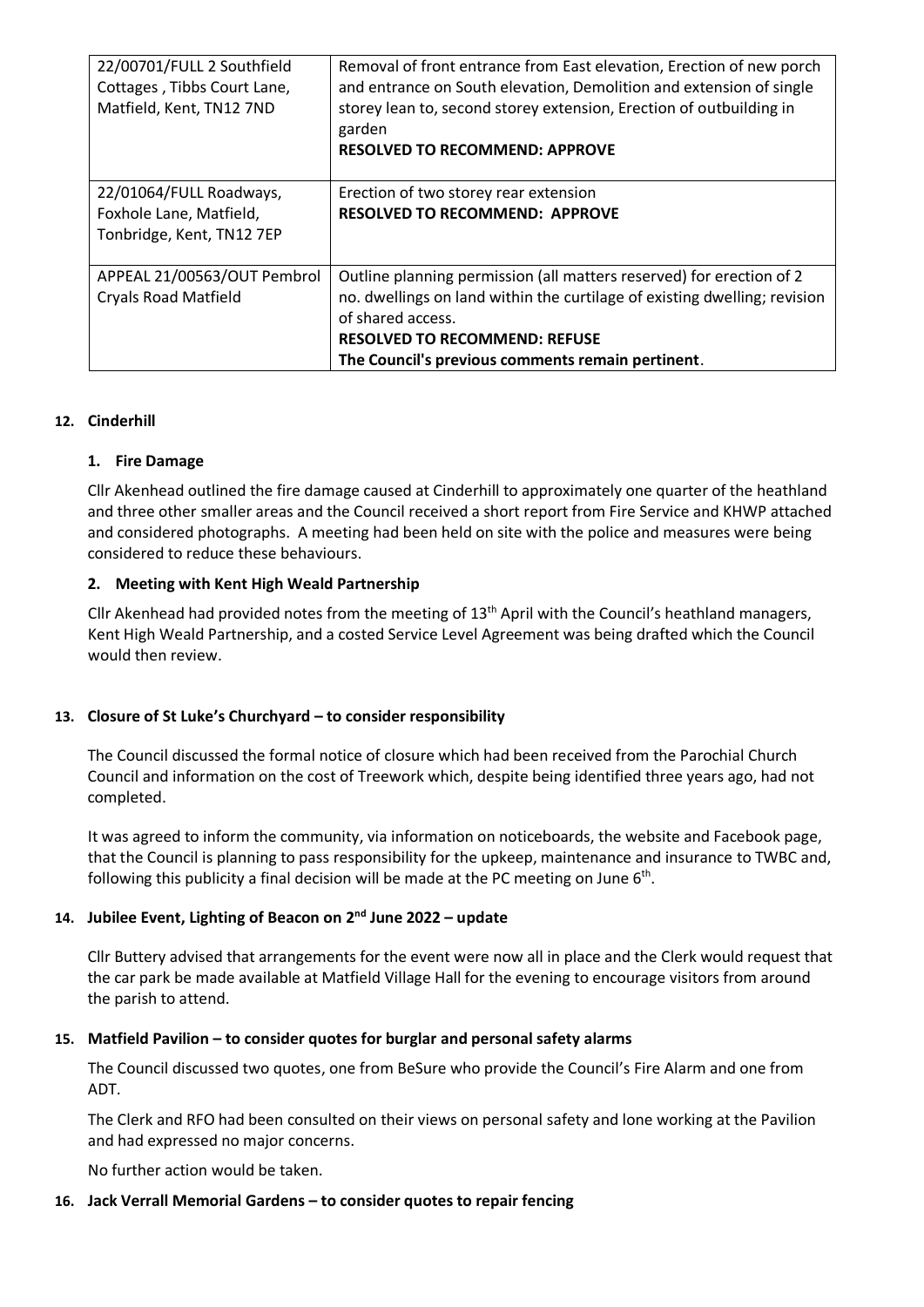The Council considered two quotes for replacing the fence at the memorial Gardens in Brenchley, part of which had been damaged in recent storms and part of which had been in disrepair for some time – along the boundary with the Old Palace. The Clerk was asked to check that the contractor has a waste carrier licence.

It was agreed that the Clerk would progress a reduction in the height of the hedge at the front so that the sign could be more easily read from the road, this would be done in August.

## **RESOLVED to instruct Elm Fencing to install fencing along the full boundary (approximately 17m) between the Jack Verrall Gardens and The Old Palace**

## **RESOLVED to instruct Elm Fencing to replace the oak post on the left hand gate**

## **17. Clerk's and RFO's Report**

## **1. Oak tree on Matfield Green**

The Council discussed a request from a resident that the Sassoon Oak be replaced. It was agreed that the Clerk would instruct work to preserve the current tree and this would be reviewed in the autumn.

## **2. Accounts payable**

| 2218 | <b>HMRC</b>                              | Tax and NI April 2022                          | £687.77           |
|------|------------------------------------------|------------------------------------------------|-------------------|
| 2219 | C. Brooks                                | Mileage £55.50                                 |                   |
| 2220 | P. Horn                                  | Salary Balance £58.15<br>April Overtime        | £113.98<br>£69.10 |
| 2221 | K.Twyman                                 | April Cleaning of Pavilion (31/3, 14/4)        | £30.00            |
| 2222 | David Izzard                             | JV Gardening April                             | £25.00            |
| 2223 | Ian Soady                                | Refund of Allotment Fee paid                   | £29.00            |
| 2224 | <b>Capital Cleaning</b>                  | May 22-April 23 Fem. Hygiene bin               | £132.04           |
| 2225 | <b>CVD</b>                               | March phone calls and line rental              | £61.14            |
| 2226 | Wasteway                                 | March Bin emptying Brenchley Rec               | £38.40            |
| 2227 | Paul Hurst 2062201                       | <b>Balance for Jubilee Piper</b>               | £250.00           |
| 2228 | Kalc                                     | <b>Annual Subscription</b>                     | £1272.34          |
| 2229 | Elm Fencing                              | <b>Fencing Cooksfield</b>                      | £1002.00          |
| 2230 | <b>Rialtas</b>                           | Year End Shut Down                             | £446.40           |
|      | <b>Payments Paid by exception</b>        |                                                |                   |
| 2231 | <b>CVD</b>                               | Purchase of New Mobile Phone                   | £300.00           |
|      | <b>Credit Card Payments made</b>         |                                                |                   |
| 2232 | Lloyds Bank Fees                         | Monthly Fee March                              | £3.00             |
| 2233 | Lights4fun                               | <b>Pavilion Christmas Lights</b>               | £196.00           |
| 2234 | <b>TSO Host</b>                          | SSL Certificate 22/23                          | £49.99            |
| 2235 | <b>TSO Host</b>                          | <b>Website Hosting</b>                         | £57.46            |
| 2236 | Eventbrite                               | Environmental calculator workshop Amanda Wells | £60.00            |
| 2237 | <b>B&amp;Q</b>                           | <b>Sisal Twine for Allotments</b>              | £20.61            |
|      | <b>Standing Orders and Direct Debits</b> |                                                |                   |
| 2238 | SO C. Brooks                             | Salary April 2022                              | £1806.47          |
| 2239 | SO Panetta Horn                          | Salary April 2022                              | £519.82           |
| 2240 | <b>DD Smart Pension</b>                  | April 2022 Pension Payment                     | £334.78           |
| 2241 | DD EDF Energy                            | Pavilion Electricity 9/3-9/4 2022              | £218.00           |
| 2242 | DD Microshade                            | March 22 data and application service          | £124.30           |
| 2243 | <b>DD Business Stream</b>                | March 22 Pavilion water and waste              | £8.00             |
| 2244 | <b>DD Tower</b>                          | Phone Equipment Leasing March 2022             |                   |
|      |                                          | 36 month agreement ending December 2024        | £30.02            |
| 2245 | <b>DD Smart Pension</b>                  | March 2022 Pension admin fee                   | £18.00            |
| 2246 | <b>DD Npower</b>                         | Streetlight electricity Jan 2022               | £105.38           |
| 2247 | <b>DD Npower</b>                         | Streetlight electricity Feb 2022               | £77.23            |
|      |                                          |                                                |                   |